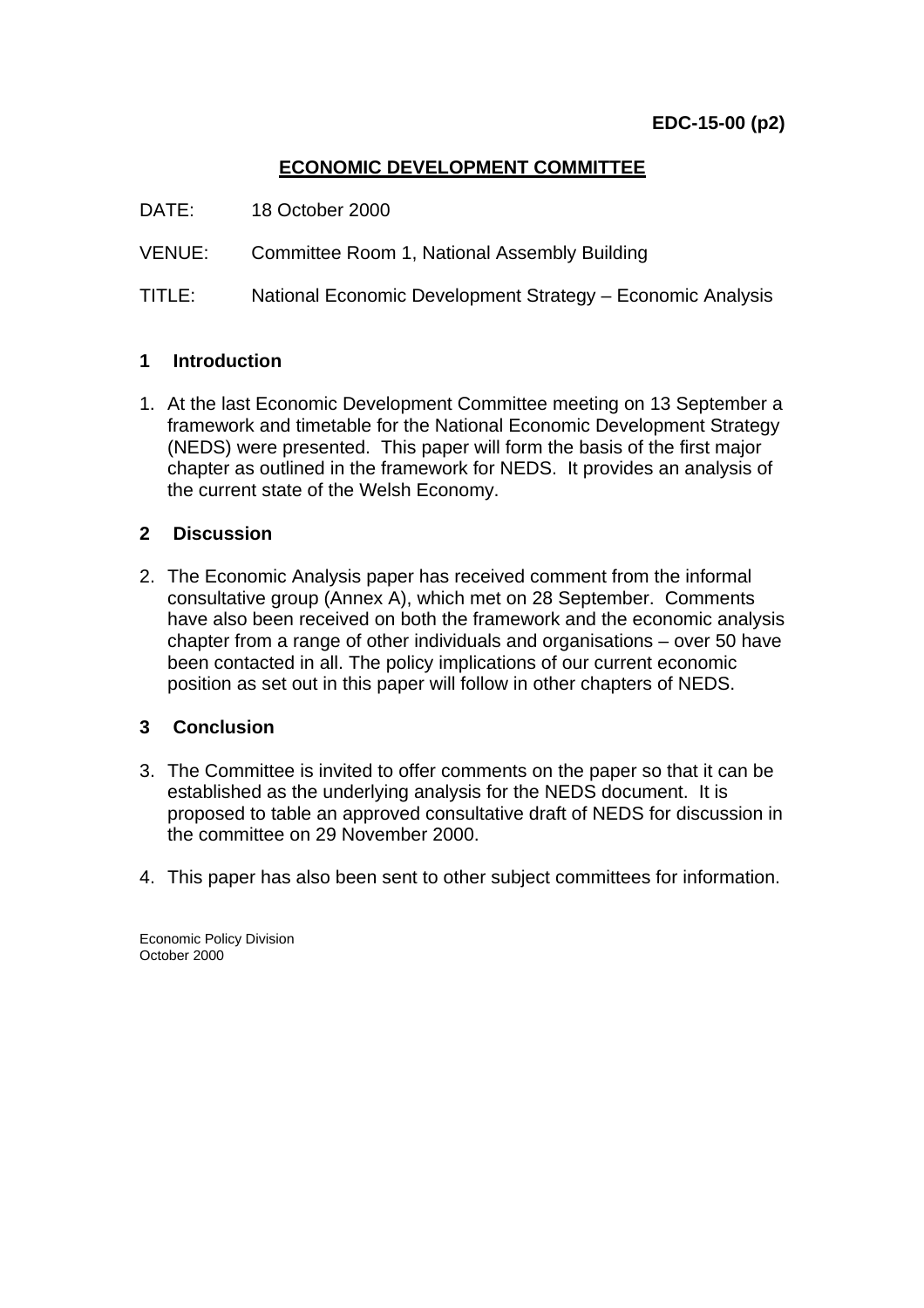#### **1 Introduction**

- 1.1 The economy of Wales is made up of a number of both highs and lows. The performance in attracting inward investment has been excellent and the eastern half of Wales has economic output not dissimilar to the UK. Welsh manufacturing productivity is undoubtedly good and the workforce is flexible. Wales has a number of fledgling industries with great potential for the future, there are areas with good transport and other linkages, and natural features which make Wales an attractive place to be and do business.
- 1.2 Despite this, the performance of the Welsh economy has been poor relative to other UK regions on most objective indicators. We have fewer people employed and our skewed economic and occupational structure means that average productivity is lower than in other regions. Wales is still overly dependent on declining or low value-adding industries and there is a lack of head offices, R&D laboratories and local decision-makers. Certain skills are in short supply and a relatively high proportion of people are effectively excluded from the workforce. Economic disadvantage tends to be heavily concentrated in particular communities within Wales.
- 1.3 The Assembly's strategy to improve the performance of the Welsh economy stems from the existence of a set of problems that are both long-standing and difficult to remedy. This section provides a résumé of key difficulties and opportunities based on the latest available statistical information.

#### **2 Welsh economic performance**

l

- 2.1 GDP/head is the standard summary measure of economic performance. GDP/head in Wales, expressed as percentage of the figure for the UK as whole, has been in the low- to mid- 80s since at least the 1960s (diagram 1 shows the position over the last decade).
- 2.2 Whilst over the last five years the rate of growth of Welsh economic output per person has been below that for the UK as a whole, over the longer term the issue is more one of a long-established gap than of a differential rate of growth<sup>1</sup>.

 $1$  Latest figures show a dip to 79.4% in 1998. These figures are part of a new series incorporating methodological changes and may be subject to revision.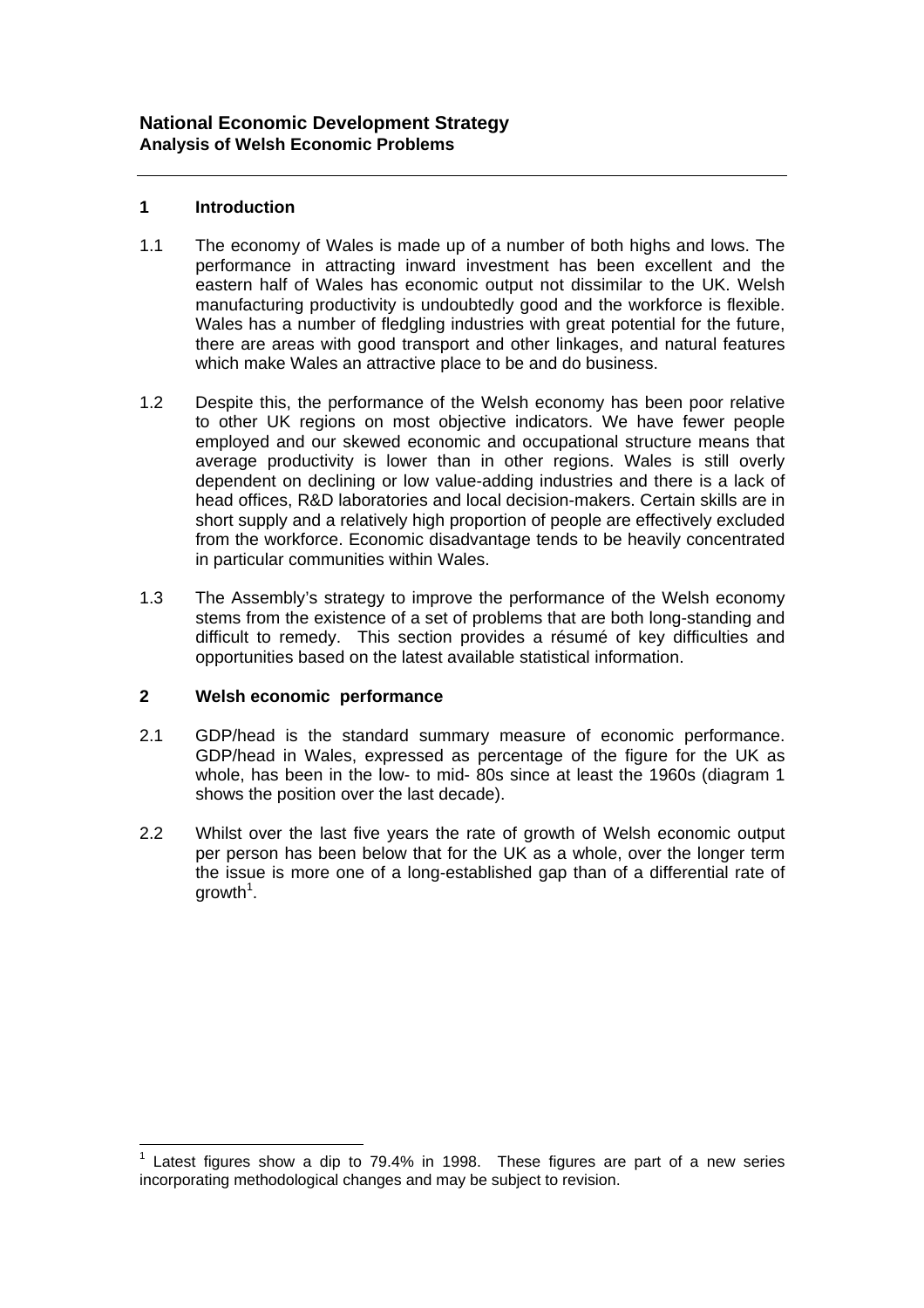#### **Diagram 1**



#### **Source**

Regional Trends and National Assembly calculations

- 2.3 Wales' performance can perhaps more usefully be compared to those regions that have inherited a similar industrial structure. On the basis of contribution of industrial sectors to GDP in the mid to late 70s, the regions "North East" (at that time part of the "North" region for statistical purposes) and "Yorkshire and Humberside" are the obvious comparators. Figures for these regions (along with results for Scotland) are also shown in diagram 1.
- 2.4 Whilst some comparator regions have also performed poorly, the record of Wales relative to the UK is clearly unsatisfactory. This poor performance has multiple manifestations, as illustrated by the data shown in tables 1 and 2.

|                                             | <b>Period</b> | West<br>Wales &<br><b>Valleys</b> | East<br><b>Wales</b> | <b>Wales</b> | <b>UK</b> |
|---------------------------------------------|---------------|-----------------------------------|----------------------|--------------|-----------|
| GDP per head# (1)                           | 1996          | 73                                | 100                  | 84           | 100       |
| GDP per workforce job# (2)                  | 1996          | 89                                | 101                  | 94           | 100       |
| Household disposable income<br>per head (3) | 1995          | N/A                               | N/A                  | 91           | 100       |
| Economic inactivity<br>(working age) (4)    | 1999/2000     | 28%                               | 20%                  | 25%          | 21%       |
| Employment rate (5)<br>(working age)        | 1999/2000     | 66%                               | 75%                  | 69%          | 74%       |
| Claimant unemployment<br>rate $(6)$         | Aug<br>2000   | 5.4%                              | 3.6%                 | 4.6%         | 3.7%      |

#### **Table 1: The economy of Wales – a profile**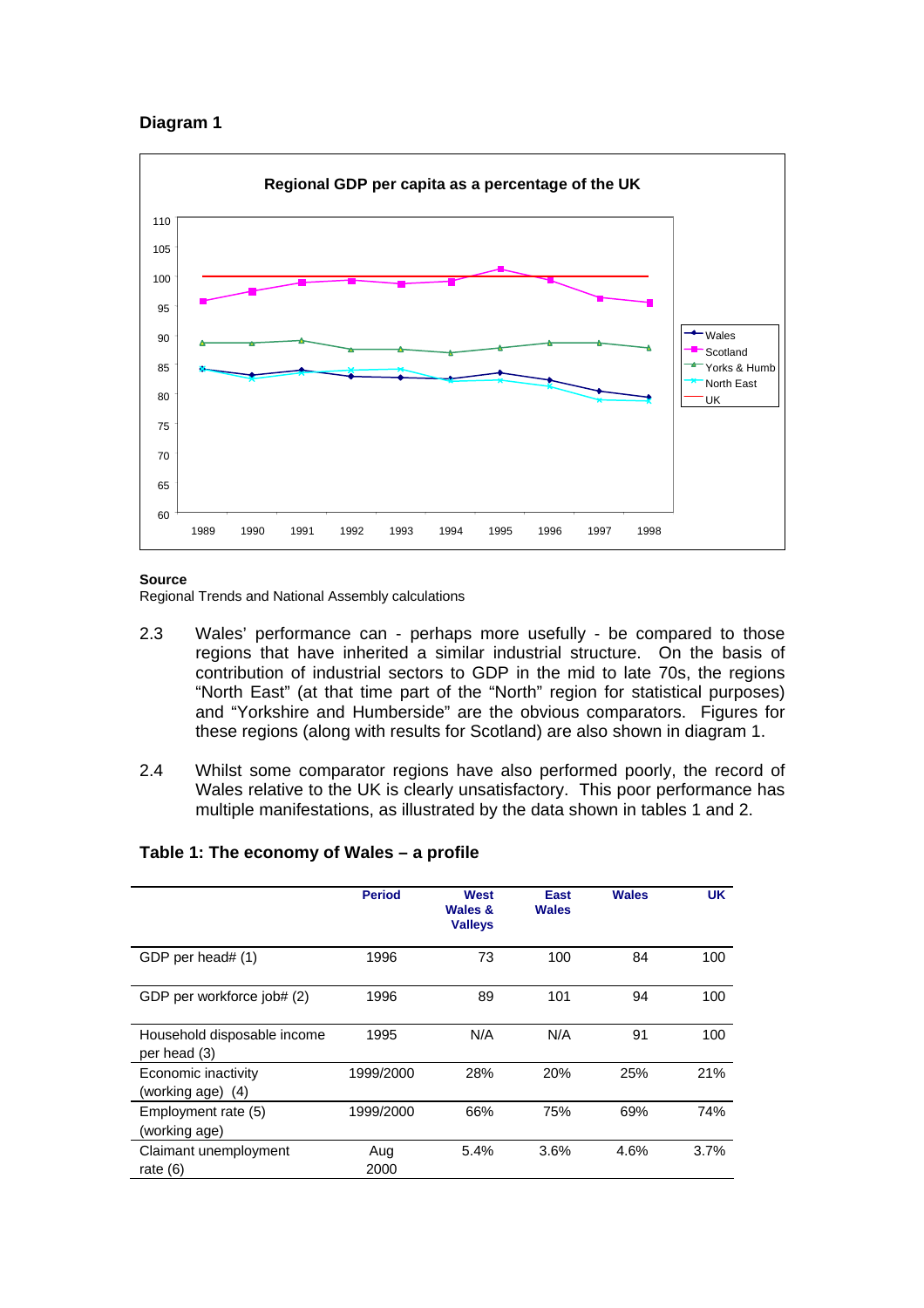| Average hourly earnings** (7)     | 1999     | 86  | 90     | 88    | 100 |
|-----------------------------------|----------|-----|--------|-------|-----|
|                                   |          |     |        |       |     |
| Business density <sup>^</sup> (8) | 1999     | 230 | 277    | 247   | 318 |
|                                   |          |     |        |       |     |
| Change in workforce jobs          | $1981 -$ | -6% | $+12%$ | $+3%$ | N/A |
| $(FTEs) \sim (9)$                 | 1995     |     |        |       |     |
| Working age population with       | Spring   | 22% | 16%    | 20%   | 16% |
| no qualifications (10)            | 2000     |     |        |       |     |

#### **Sources**

(1), (2) and (3) ONS Regional accounts and National Assembly calculations. (4) Labour Force Survey (LFS) (5) Department of Employment (6) Benefits Agency administrative system (7) New Earnings Survey (8) DTI and National Assembly calculations (9) Annual Employment Survey, Agricultural Census and National Assembly calculations (10) LFS.

#### **Notes**

# Most recent available figures for the sub-Wales areas. See also note 1 on page 1.

\*Results on the basis of the new NUTS boundaries are not yet available. West Wales is estimated to lie in the range 90-93. Figure given for "Valleys" is actually that for Mid-Glamorgan.

\*\*Average hourly earnings for all full-time employees. GB = 100.

^Businesses registered for VAT per 10,000 adult population, excluding agriculture.

~Results on the basis of the NUTS boundaries are not available. Figures given are for "best-match" old counties.

"West Wales" comprises the unitary authorities of Anglesey, Gwynedd, Conwy, Denbighshire, Ceredigion, Pembrokeshire and Carmarthenshire. "The Valleys" comprises the authorities of Swansea, Neath Port Talbot, Bridgend, Rhondda Cynon Taff, Merthyr, Caerphilly, Blaenau Gwent and Torfaen. Together, "West Wales and the Valleys" makes up the Objective 1 area. "East Wales" comprises all the remaining unitary authorities in Wales.

#### **Table 2: Contribution of sectors to GDP 1997**

|                                            | <b>Wales</b> | UK    |
|--------------------------------------------|--------------|-------|
|                                            | %            | ℅     |
| Agriculture etc                            | 1.8          | 1.5   |
| Mining and quarrying                       | 0.6          | 0.6   |
| Manufacturing                              | 27.3         | 20.5  |
| Electricity, gas & water supply            | 2.2          | 2.2   |
| Construction                               | 5.3          | 5.1   |
| Wholesale and retail                       | 10.2         | 11.8  |
| Hotels and restaurants                     | 3.4          | 3.1   |
| Transport, storage and communication       | 6.0          | 8.0   |
| <b>Financial intermediation</b>            | 3.5          | 6.1   |
| Real estate, renting & business activities | 14.2         | 19.4  |
| Public administration and defence          | 6.2          | 5.3   |
| Education                                  | 6.0          | 5.4   |
| Health and social work                     | 8.6          | 6.4   |
| Other services                             | 4.7          | 4.8   |
| Total                                      | 100.0        | 100.0 |

**Source**  ONS Regional Accounts

**Notes** 

Contributions are shown including certain subsidies. Agriculture is the sector most affected. It is estimated that removing the value of direct subsidies would reduce the contribution of agriculture by about 1% at both Welsh and UK levels. Removing the value of indirect support would further reduce the contribution by between 0.5 and 1.0% to effectively zero.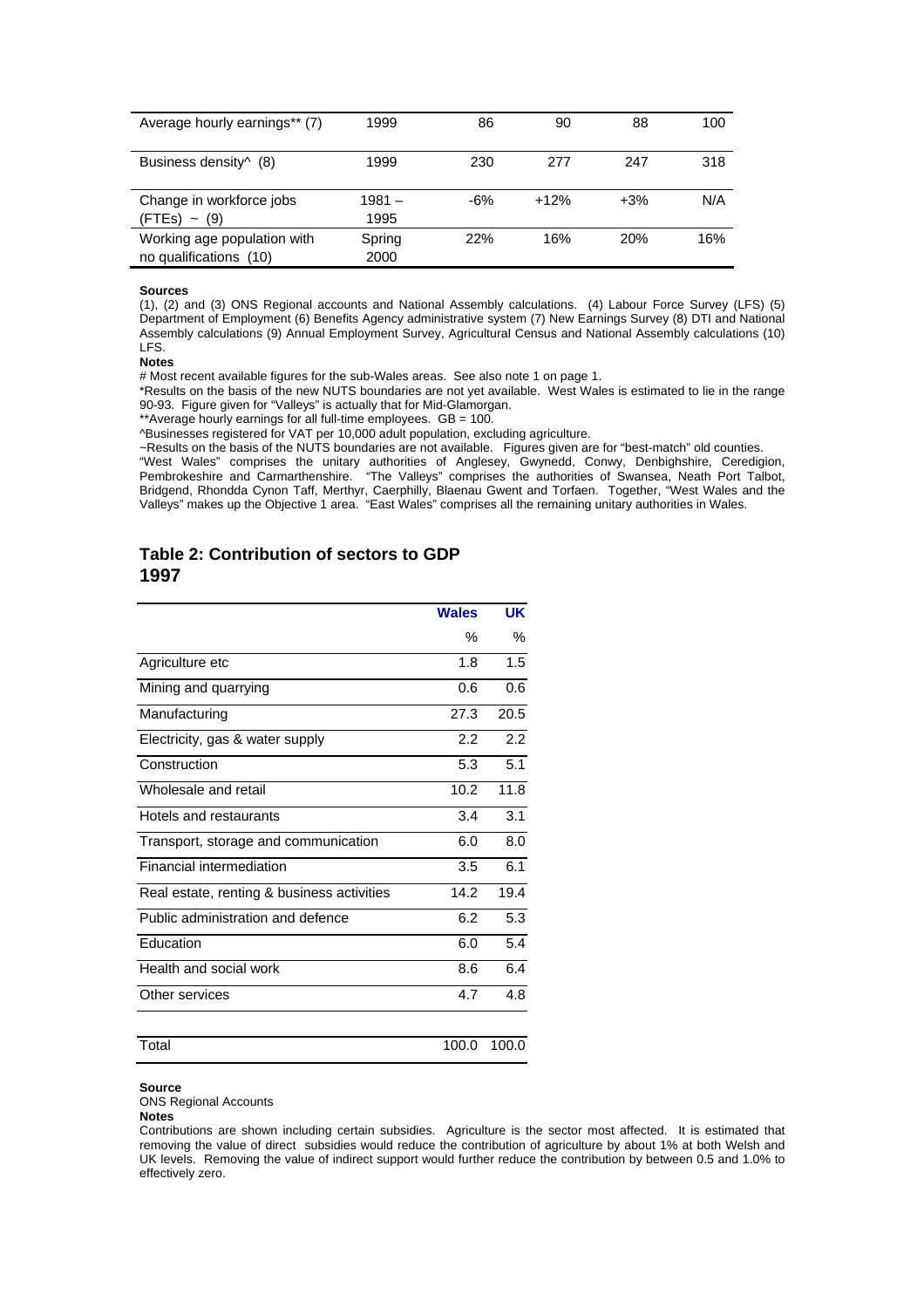Excludes adjustment for Financial Services Indirectly Measured.

- 2.5 The main features highlighted by tables 1 and 2 include:
- 2.6 *Low activity rates.* **In recent times between one-third and one-half of the overall discrepancy in GDP per head has been a consequence of lower activity rates in Wales**. Much the largest part of this discrepancy is accounted for by differences in activity of the working age population, with differences in the proportion of pensioners making only a small contribution.
- 2.7 *Inactivity amongst the working age population concentrated in particular groups.* **Compared with the UK as a whole, Wales has high rates of inactivity for both men and women.** However, over a long period, activity rates have been rising for women. The Labour Force Survey (LFS) shows that high Welsh inactivity is largely attributable to high reported levels of longterm sickness, typically amongst the middle aged (45 plus) with few qualifications and from manual backgrounds. This problem is concentrated geographically, particularly in the ex-mining communities in the Valleys.
- 2.8 *Low pay and low productivity jobs<sup>2</sup> .* **Wales' poor relative performance in terms of output per job (except in manufacturing and certain other key sectors) results more from industrial structure and occupational mix (which tend to be related), than from lower productivity in equivalent jobs.** These same factors are reflected in relatively low wage levels. Average earnings in Wales are currently over 10% adrift of the UK average – and 4% short of the average for the UK excluding the South-East. (An example of the adverse industrial and job mix is provided by the low representation in financial and business services.)
- 2.9 *Variation within Wales.* **The variation in economic performance within Wales is significant. Two-thirds of the population of Wales lies within the Objective One region, "West Wales and the Valleys", with an average GDP per capita just 73% of the UK average** (Table 2). In the Valleys area, activity rates, output per head, and average wage levels are all low compared both to Wales and the UK as a whole. In more rural parts of West Wales, activity and employment levels are generally higher than in Wales as whole (except in some of the coastal resort towns), but output per head and average wages remain low. This indicates that any job losses in agriculture may have been at least offset by gains in other sectors. Even within the more prosperous parts of Wales such as Cardiff and Newport, there are substantial concentrations of, low incomes, low economic activity and social exclusion.
- 2.10 *Low business density.* **Compared with the UK, Wales has low business density and low rates of business formation.** There is also some evidence of low levels of innovation. It is not clear whether these factors are simply a consequence of the economic and occupational structure or whether "enterprise culture" factors are affecting the Welsh economy even after allowing for structure.

#### **3 Determinants of economic performance**

3.1 It is important but difficult to distinguish the causes of poor economic performance from the symptoms. For instance, whilst the industrial structure is a proximate cause of low productivity, it is in turn shaped by factors such as the pattern of natural resources, the location of markets, and the skills of the

l  $2$  The problem is more one of low-pay employment rather than low value-added; value added may simply be a reflection of capital intensity.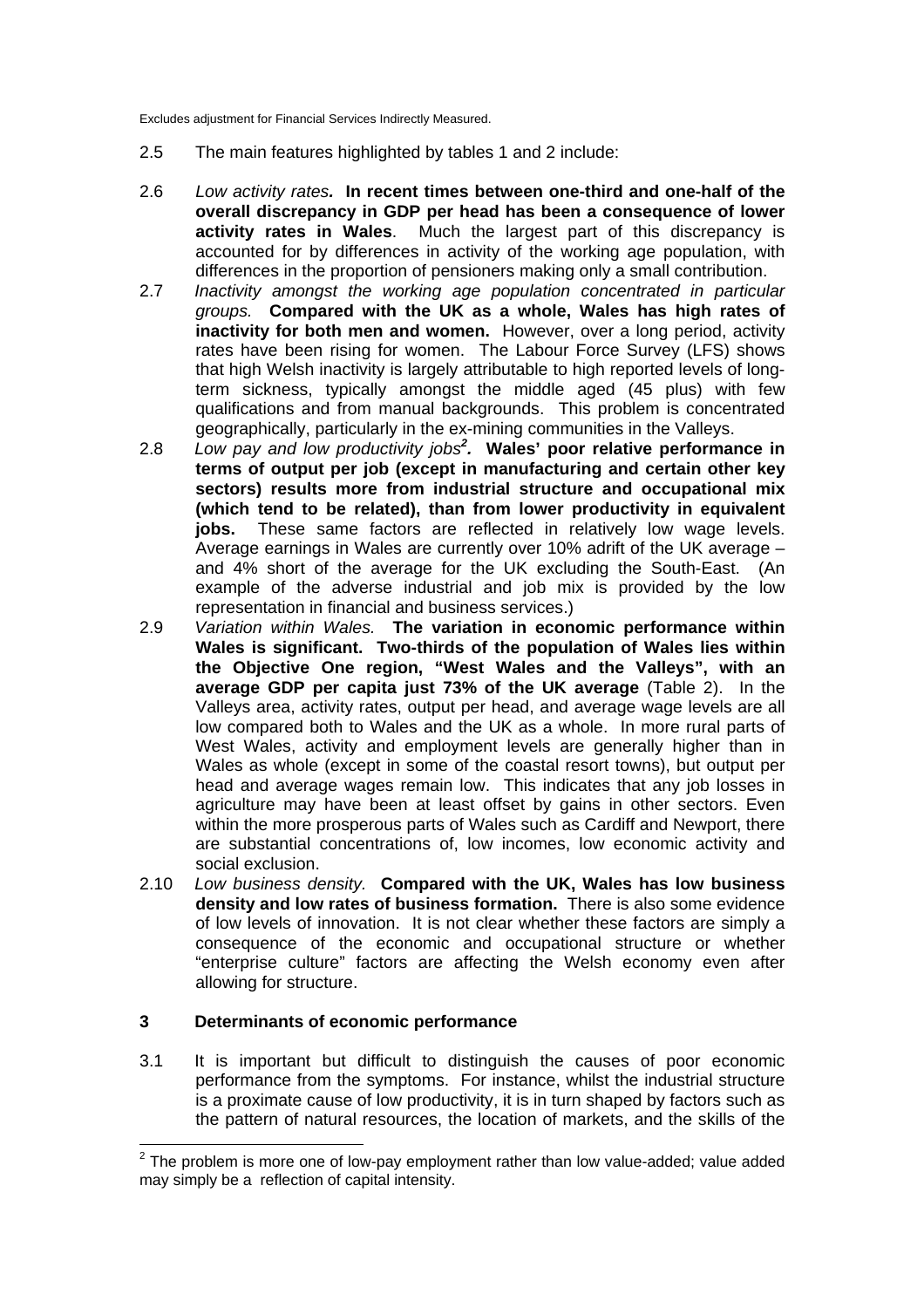workforce. However, analysis is complicated by feedback effects (so that, for example, low business density may itself contribute to a climate unfavourable to business formation) and the importance of inheritance (so that industrial structure can reflect accidents of history as well as more fundamental factors).

- 3.2 In addition to a stable macroeconomic environment, which is a prerequisite, there is a consensus that the ultimate determinants of economic performance include:
- *3.3 Human capital.* Education and training, together with motivation, culture and natural abilities, shape the productive capacity of the population. For various reasons, the market system is not always well-suited to the role of supplying education and training. Many economists therefore regard human capital as the most important single variable affecting economic performance that is amenable to government intervention.
- *3.4 Competition & Market Failure.* The general view is that the degree of competition and the openness of an economy to the rest of the world are critical factors in economic success<sup>3</sup>. Despite the fact that competition and the operation of free markets are good for economic development, the free market can fail to operate properly for a range of well-known reasons, and well-targeted remedial action by governments can improve outcomes. The persistence of regional disparities is itself a demonstration of the failure of markets. In competitive markets price adjustments and factor mobility would ensure regional convergence.
- *3.5 Natural resources and geography.* Features such as the attractiveness of an area as a place to live and work and proximity to markets play an important role, and are probably now much more significant than factors such as mineral reserves and the fertility of the land. The perceived peripheral location of much, if not all, of Wales is likely to be an important factor in a firm's location decision, although improving transport links together with electronic communications are reducing actual peripherality (both Ireland and Scotland appear to have overcome their peripheral locations).
- *3.6 Financial capital.* Investment is needed for economic growth to take place. In developed economies, the availability of capital is not usually a constraint on development, although it is sometimes argued that market failures affect particular sectors.
- *3.7 Social capital.* The social context is a crucial influence on a region's capacity for economic development. The existence of a reliable legal framework is important as are attitudes, for example to labour market participation, innovation and enterprise. These attitudes can be affected by inherited economic and cultural factors leading to either a virtuous or vicious circle of growth or decline. The systems for the creation and transmission of knowledge, in which the public sector inevitably plays a major role, are vital. These intangible inputs of culture, knowledge, trust and enterprise are where the public sector can begin to have an impact on growth.

#### **4 Rationale for government action**

4.1 Government has an important role to play in ensuring that the preconditions for economic growth are in place. These include a reliable legal system, a stable macro-economic environment, the promotion of competition and

l  $3$  There may therefore be a danger in trying to create or preserve "national champions".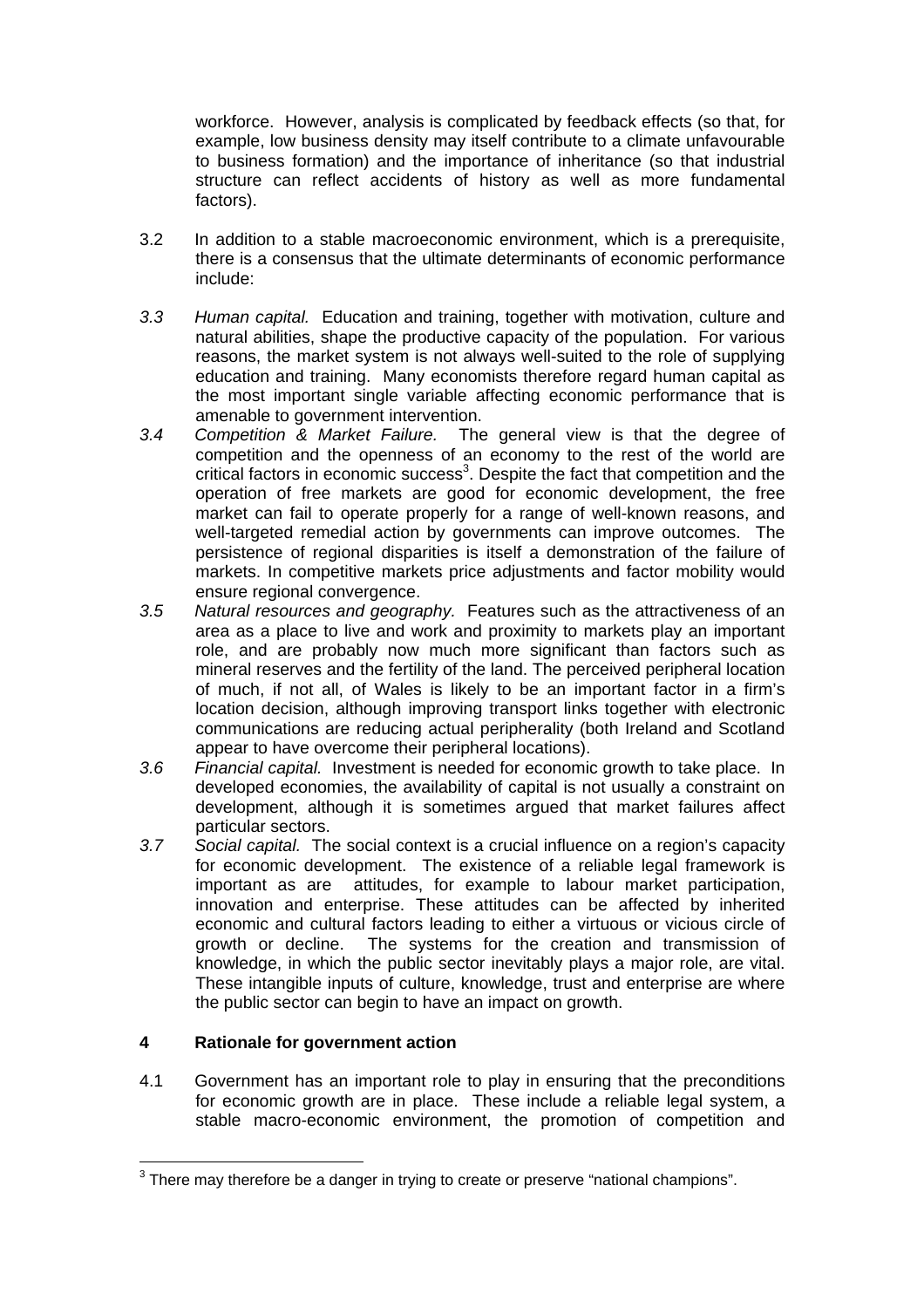competitiveness, and the development of an effective and inclusive education system. In most of these areas, prime responsibility rests with either the UK or European government, but in others, particularly education and training, the National Assembly plays the key role.

- 4.2 Beyond this, the scope for governments to make specific interventions to improve economic performance is real, but limited. The opportunity arises mainly from situations where markets are missing or are not competitive for a variety of reasons including lack of information, uncertainty, wider social effects and lack of mobility
- 4.3 Governments can also act to correct perceived unfairness in the distribution of incomes or wealth and to help the economy adjust to structural changes. Both of these situations can occur even when markets are operating efficiently.
- 4.4 There is also a rationale for intervening to correct regional imbalances in economic activity. Evidence suggest that regional imbalances may negatively affect national economic growth and impose significant social costs thus justifying regional intervention to improve growth and competitiveness.
- 4.5 The National Assembly has an important role in initiating actions to promote economic development which:
	- respond to identified market failings;
	- are cost-effective;
	- are evidence-based:
	- aim to be self limiting and sustainable i.e. put in place structures that are not dependent on further government action down the line;
	- are rigorously evaluated, with lessons learned, used to modify future programmes and develop the evidence base.
- 4.6 It may be unwise to seek to attempt simply to replicate features of more successful economies, unless there was evidence that (a) those features play a causal role in success, (b) market failures inhibit the generation of those features in Wales, and (c) government intervention can make things better. It does *not* follow that simply because successful economies have - for example - clusters of a certain kind, industrial structures that exhibit particular features, a high rate of small business formation, or a high usage of certain items of high-technology equipment, that policy should necessarily attempt to promote these characteristics.
- 4.7 Technological changes, and other factors that produce changes in the economic structure, do not alter these basis principles, but can affect the appropriate balance between policies of different kinds.
- 4.8 Developments in IT provide the most obvious current example of technological step change. Such developments have direct implications for skills development and might be expected to shift the balance of policy on access towards the provision of electronic data transmission infrastructure (perhaps at the expense of conventional transport infrastructure).
- 4.9 These developments could, in the future, render policies focused on supporting employment through subsidising property or capital equipment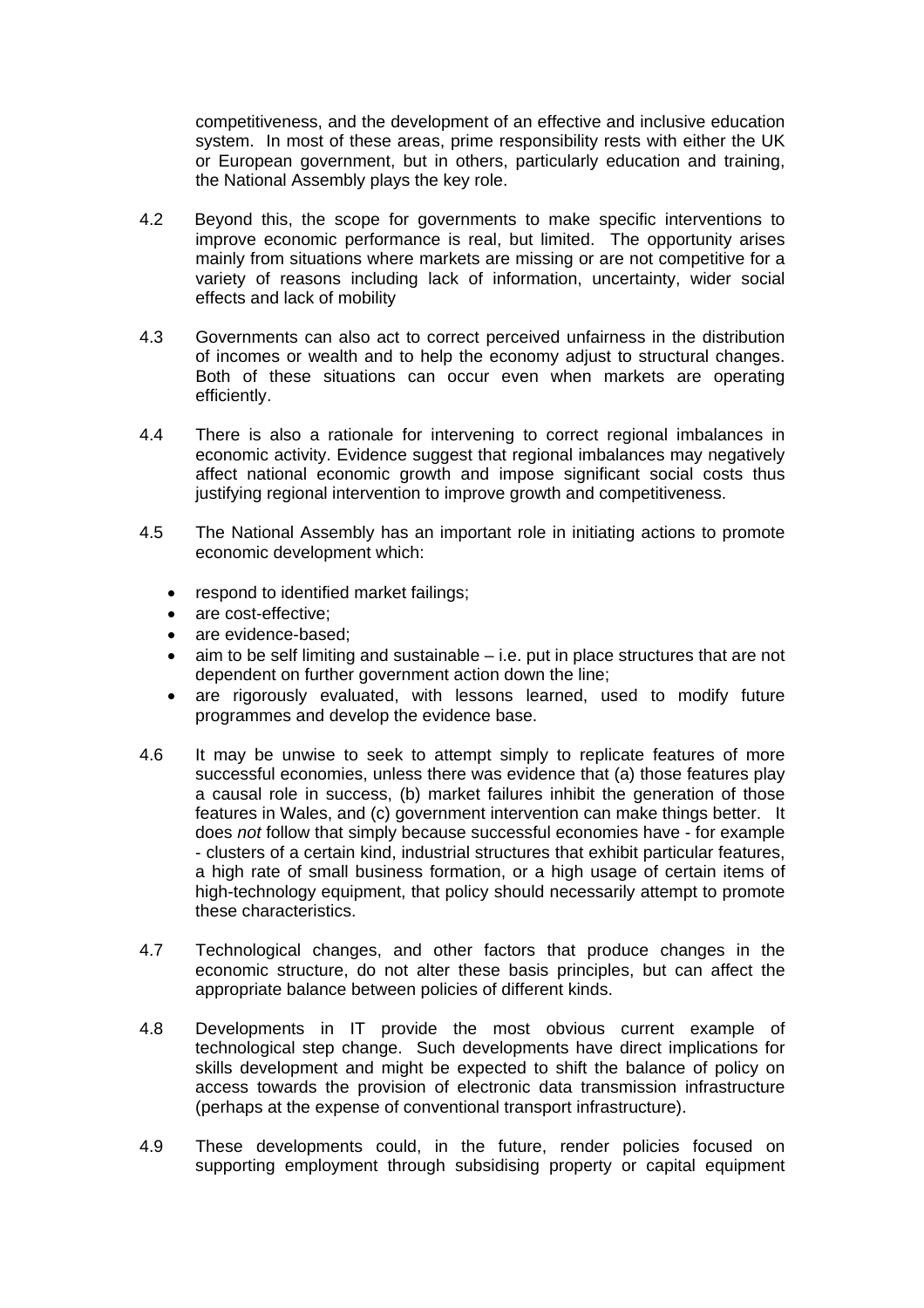less relevant. In so far as "new economy" companies are more geographically mobile, then the case for enhancing the attractiveness of particular locations (perhaps involving environmental improvements and other regeneration activities) could acquire additional weight. In addition, policies to encourage the development and application of knowledge will become key to economic development in the knowledge-based economy of the future.

#### **5 Policy Response**

- 5.1 This analysis points to a number of policy areas where the Assembly and its partners can intervene and make a positive impact. The nature of the types of intervention available to governments in a market economy means that the policy emphasis is (inevitably) on the supply-side. This means ensuring that we have the people, infrastructure and knowledge to ensure we have competitive firms who can exploit markets both nationally and internationally.
- 5.2 It may no longer be sufficient to wait for markets to begin to work. There is an urgent need for forward thinking and analysis that can identify the broad markets and technologies from which future value can be derived. This is much less about picking winners than about predicting social and market conditions of the future and then ensuring that Wales has the infrastructure (including social and human capital) to be able to make the most of these opportunities.
- 5.3 Skills, training and education the Assembly can act to fill gaps in provision, influence content and conduct research. This can be targeted not only on the employed to increase productivity (and wages) but also on the unemployed/inactive to reduce barriers to entering the labour market. Two key issues are reducing the proportion of the population with no formal skills/qualifications and ensuring that people acquire skills or are provided with training to enable them to adapt to changing requirements in the workplace. The education system should instil and nurture work-based skills to ensure that young people are suitably equipped to become good employees or entrepreneurs.
- 5.4 Knowledge economy/ICT policy intervention may be necessary to assist start-up and growth firms in emerging markets with advice, finance, etc. where traditional support is lacking (often due to poor information about new products and markets). Infrastructure is another area which may require Assembly support, for example science parks, digital networks, incubator units. This could help in the creation of clusters of "new economy" industries.
- 5.5 Innovation/Entrepreneurship Wales does not have a good record in these areas and assistance could be aimed at encouraging innovation (by providing training, advice, reducing costs of entry/exit), existing firms to grow (identifying markets, reducing recruitment & training costs) and encouraging inward investors. We need to back talent and those people with ideas by providing the support structure. Ideally this support would be focused on those businesses with growth potential in high value-added industries.
- 5.6 The severe shortage of commercial and industrial property at competitive rents in parts of Wales can inhibit economic development, for example by restricting the speed of response to inward investment opportunities.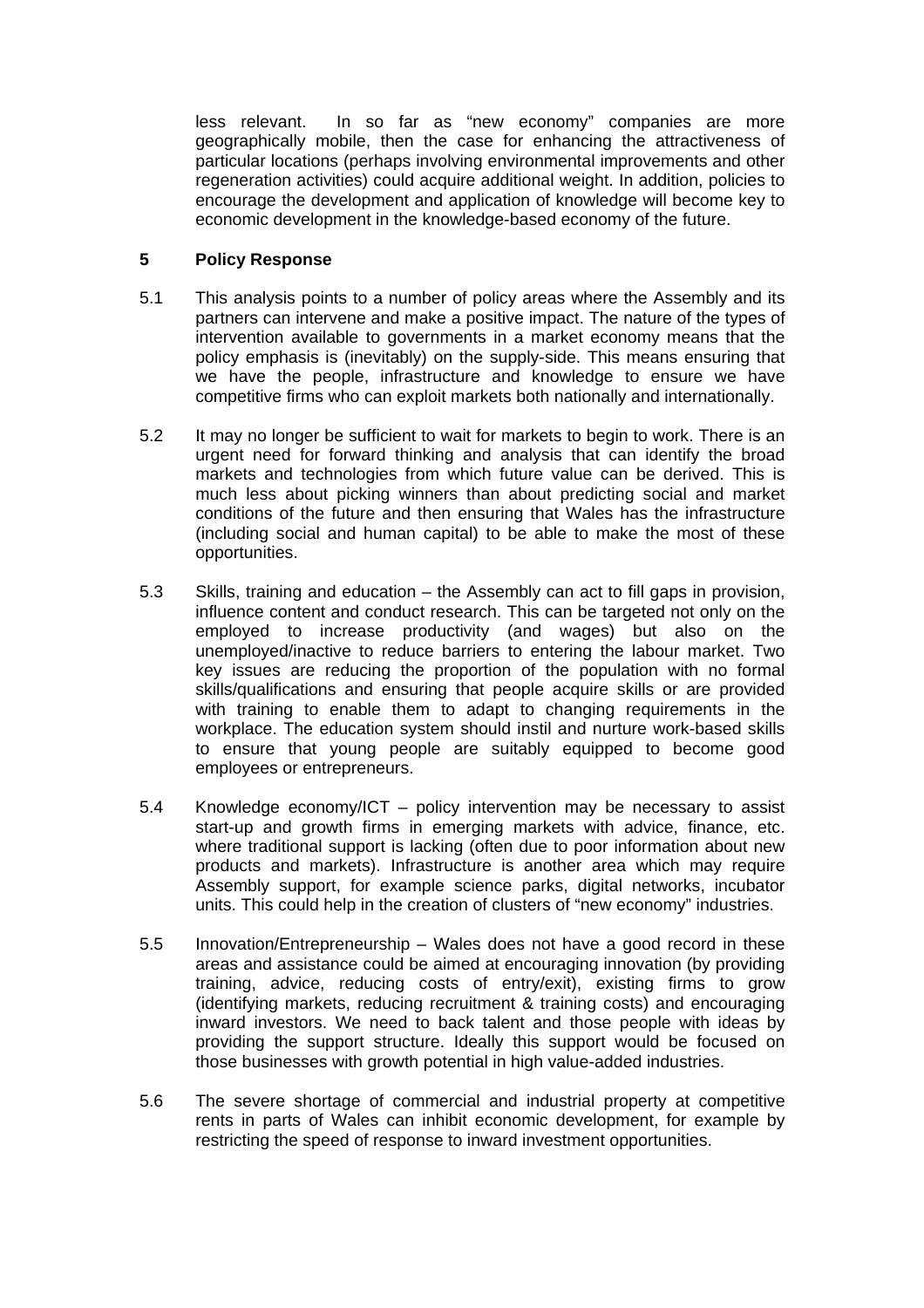5.7 There are also a number of more general areas where policy could be targeted to encourage economic activity. Policies to improve the environment (to make Wales a desirable place to live), to offer incentives to locate business in Wales, and to ensure that the spatial planning framework is business-friendly could all play a part.

### **6 Summary**

- 6.1 The role of government in promoting economic development lies mainly in creating and sustaining the preconditions for such development, and taking specific action to correct identifiable market failures. Responsibility in many of these areas lies with the National Assembly and it's agencies.
- 6.2 We need to ensure that Wales has the proper conditions to gain it's share of new, high growth industries and services. This will involve a whole range of social and physical infrastructure, education and business support.
- 6.3 The main implications of the analysis in this chapter are summarised in the form of a SWOT table (see Table 3).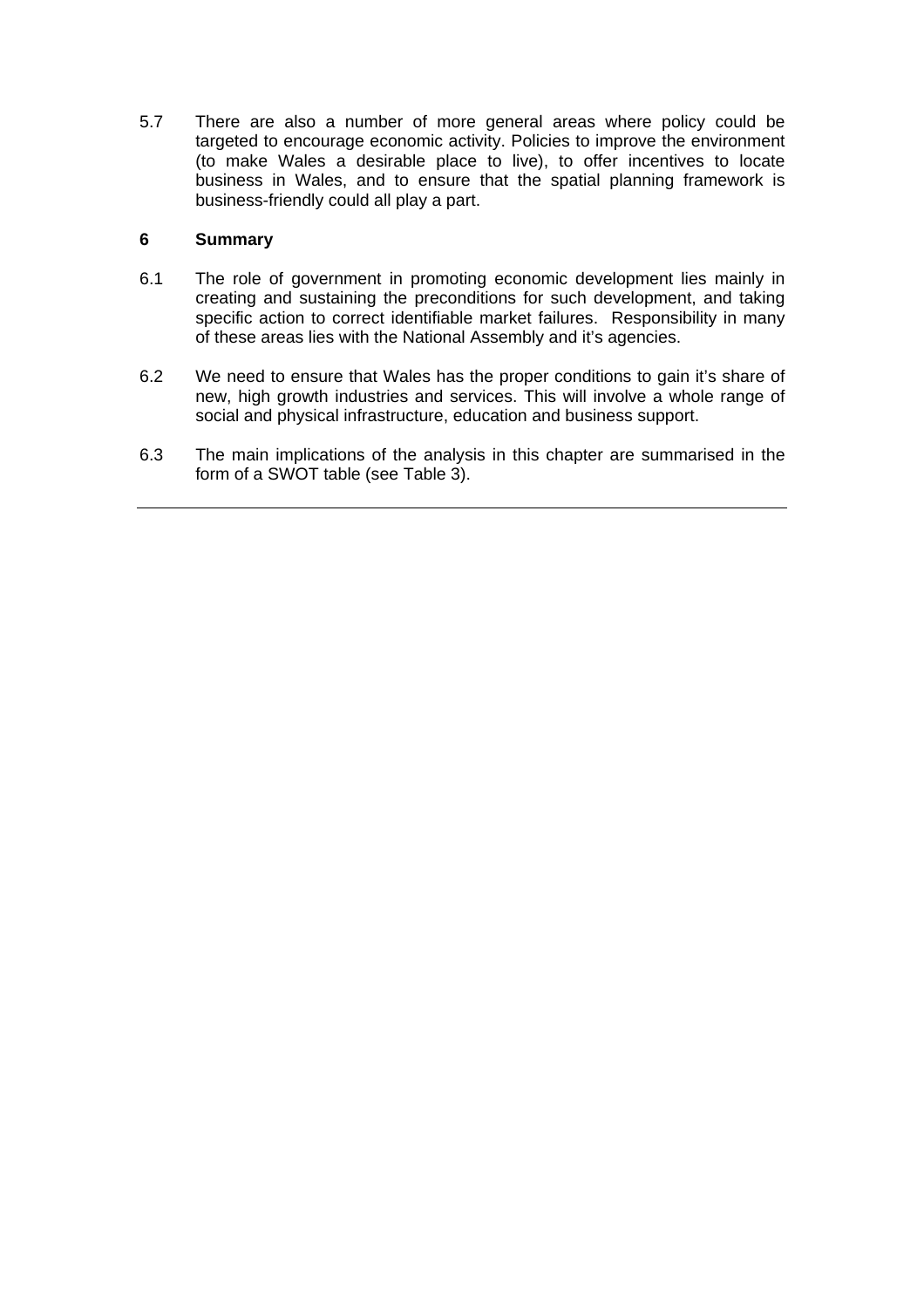#### **Table 3: SWOT Summary**

- record of growth in east Wales
- growth poles in Cardiff and some other centres
- high quality natural environment. particularly landscape
- good accessibility and linkages to/from parts of Wales
- English language makes Wales an attractive EU business location
- Record of high productivity in manufacturing
- Flexible labour force
- Distinctive culture
- Range of FE and HE institutions
- in rural areas, loss of jobs in agriculture has been more than offset by gains in other sectors

## **OPPORTUNITIES THREATS**

- improve and extend education and training
- increase active labour market policies to help reduce inactivity and social exclusion
- support innovation by building better links between academic institutions and business
- improve transport links between home and employment opportunities
- build on growth poles
- create "gateway" towns in rural areas
- use inward investors to achieve skills transfer and development of local supply chains
- increase support for business creation
- enhance environmental quality and remove blight to strengthen appeal of region
- selectively improve infrastructure to combat peripherality
- exploit "Welshness" as a marketing tool

#### **STRENGTHS WEAKNESSES**

- low levels of basic skills and returns to those skills
- low levels of qualification attainment, both pre and post 16
- skills gaps affecting one-fifth of employers
- limited tradition of entrepreneurship, reflected in low business density, business start-ups, and self employment
- poor record on innovation
- variable performance across Wales, with 2/3 of the population in the Objective 1 region
- high levels of inactivity have led to deskilling and discouragement
- inactivity has also contributed to a destructive cycle of low expectations, disaffection, and social problems
- locally concentrated areas of deprivation, even in generally affluent areas
- peripherality of parts of the region
- labour immobility
- incomplete transport links between places of residence and employment opportunities
- lack of suitable employment sites in parts of the region
- long-run decline of agriculture

- increasing skills bottlenecks impact on business growth/survival
- inactivity, low expectations and poor skills become the norm
- restrictions on growth poles reduce overall prosperity
- pressures towards agglomeration further undermine more peripheral areas
- the "weightless" economy makes it harder to provide incentives for firms to relocate
- attempts to protect sectors in decline inhibits adjustment
- increasing competition from other countries erodes the attractions of a low cost base
- development is associated with environmental degradation